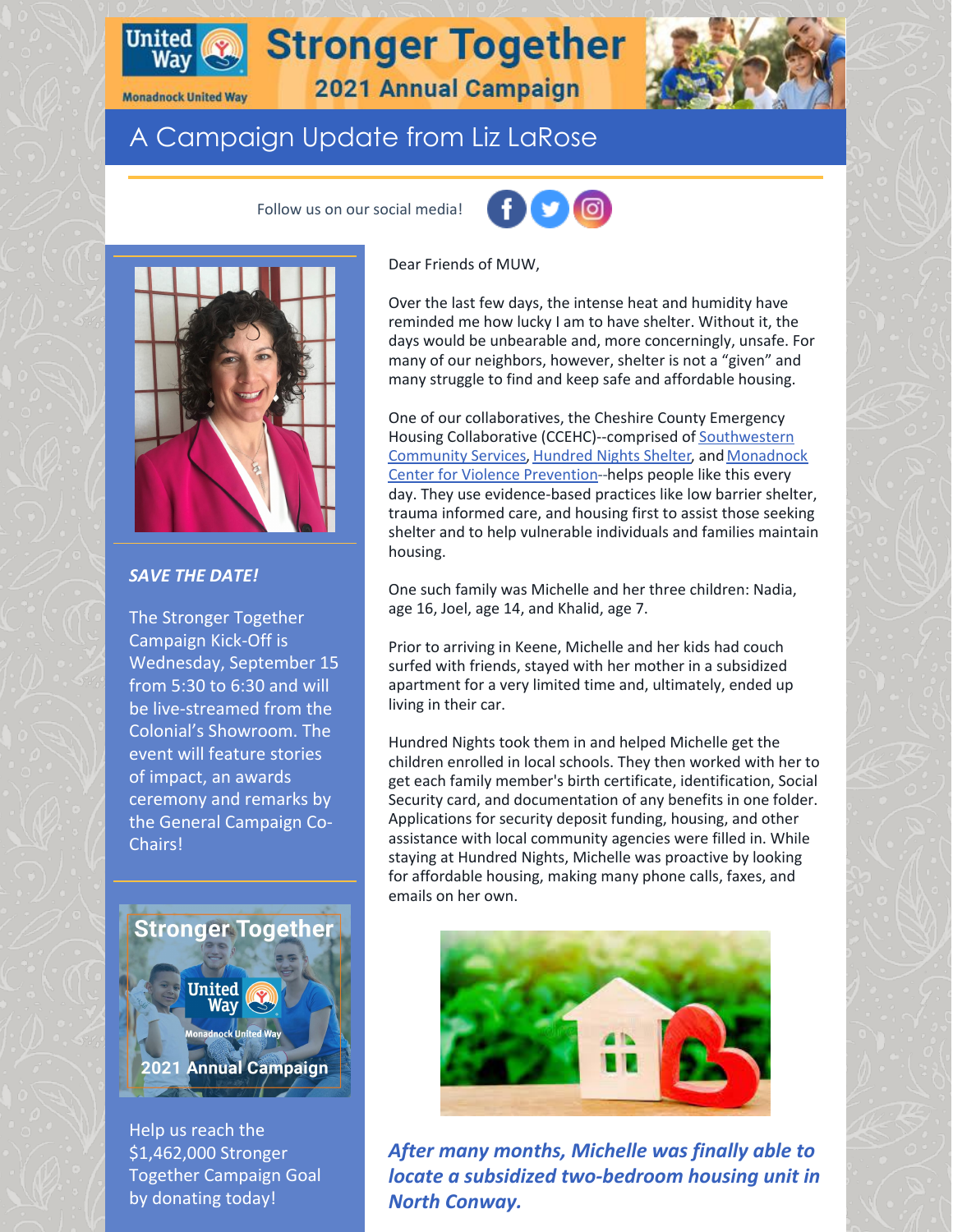

Monadnock United Way **PACESE DEDICATED** . IMPACTFUL . INSPIRING

A big "thank you" to our Pacesetters! Their campaigns help MUW get a jump-start on our new annual campaign.

- **C&S Wholesale Grocers**
- **Corning**
- **Hamshaw Lumber**
- **The Monadnock Food Co-op**
- **The Winchester Learning Center**



You are now able to look up past issues of this newsletter!

Click [here](https://www.muw.org/2021-newsletters) to see prior issues from 2021!

#### *Not yet a [donor?](https://app.mobilecause.com/f/1x8m/n?reset=1&%253Bid=1&vid=jioyd)*

*Help us reach our goal of \$1,462,000*

There are some easy options for you:

- **Text MUW to 41444**
- **[Donate](https://app.mobilecause.com/f/1x8m/n?reset=1&%253Bid=1&vid=jxr2e) online**
- **Transfer Stocks and [Securities](https://www.muw.org/planned-giving#stocks)**
- **Donor [Advised](https://www.muw.org/planned-giving#DAF) Fund Mail a check to: 23 Center Street, Keene, NH 03431**

Southwestern Community Services stepped in to provide Michelle assistance with a security deposit and first month's rent. Hundred Nights had been gathering furniture and other items for their apartment from local community members and, at long last, Michelle and the kids were able to move into their new apartment! Hundred Nights rented a U-Haul and loaded all the donated household items and family belongings at the shelter, driving to North Conway to help them set up.

There is help out there for those who need it! And your support makes it all possible. A heartfelt thanks to CCEHC for making Michelle and her family's road to housing stability a reality.

Sincerely,

Liz LaRose, President

*P.S. You're invited to join us in a [flash](https://www.muw.org/civicrm/event/info%3Fid%3D52%26reset%3D1) mob to celebrate the Stronger Together Campaign! Meet us in the rotary at Marlborough and Main Streets in Keene at 4:30 on Thursday, September 9. At 5:00 we'll march up Main Street to Central Square. Show Keene you care about your neighbors in need!*

*Thank you to our generous sponsors:*

### 2021 Corporate Sponsors

*Community Champion*

# **FIHE KEENE SENTINEL**



#### *Community Booster*